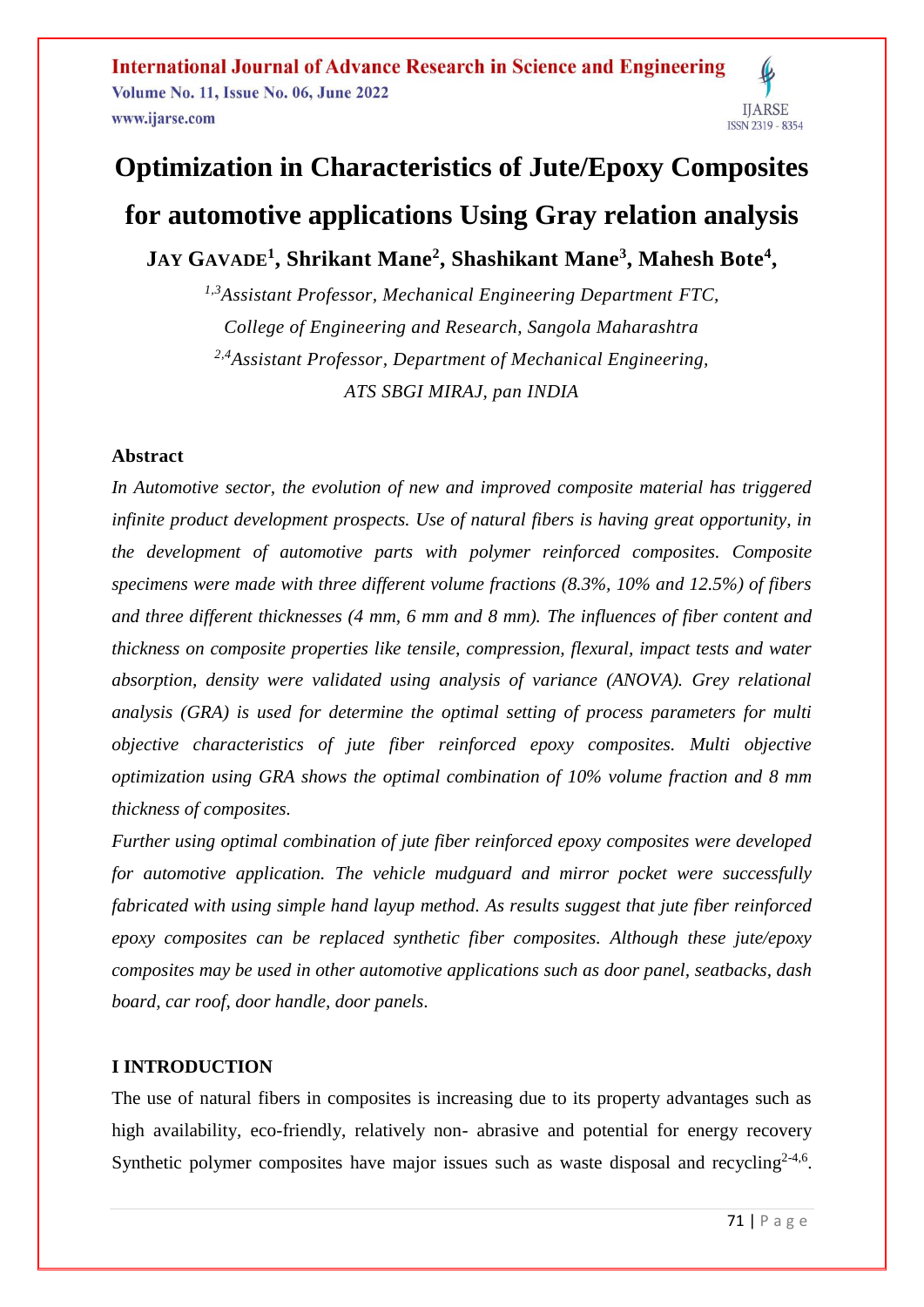#### **International Journal of Advance Research in Science and Engineering Volume No. 11, Issue No. 06, June 2022 IIARSE** www.ijarse.com **ISSN 2319 - 8354**

Due to this the application of natural fiber based composites is increasing rapidly<sup>8</sup>. The reuse of waste natural fiber has great advantages, major reasons of increasing growth of renewable materials use is the increased awareness about environment <sup>3.</sup> Natural fiber has been used in various fields of industry such as construction and building, transportation, packaging as well as storage devices, military applications, consumer products<sup>12, 14</sup>. Natural fibers can be used interior and exterior components of automotive applications. The interior components such as door cladding, seatbacks lining, seat bottoms, back cushions, head restraints, door trim, headliners, and trunk-liners and exterior components such as dashboards, bumpers, exterior body panel<sup>9, 14</sup>. S.C.R.Furtado et al. investigated that dynamic characteristic of jute fiber composite for automotive applications. Jute fiber composites having a higher damping behavior as compared to glass fiber composites. S.V.Joshi et al. studied natural fiber composites are emerging as a realistic alternative to glass-reinforced composites in the field of automotive. Ayrilmils et al. studied coir fiber reinforced polypropylene (PP) composite panel developed for automotive interior applications. In the automotive sector use which leads to a lowering in fuel consumption, good recycling possibilities, reducing the waste disposal problem, reduction of greenhouse emissions, Competitive pricing ,Technical advantages , Growth opportunity for agriculture, Social benefits $1,14$ .

The objective of this paper was to evaluate and multi optimize the mechanical and physical properties of jute fiber reinforced epoxy composites. Based on above measured properties and optimal process parameters developed automotive parts.

### **II SYSTEM ARCHITECTURE**

In this study two natural fibers were taken, coir and jute fiber. These fibers mat were prepared in central institute of coir technology, Coir board, Bangalore (India). Epoxy resin of grade 505C and hardener EH 411 was supplied by Dobeckot.



Figure 1: Jute fiber mat and epoxy resin

Jute fiber reinforced epoxy composite (JFREC) composite materials were fabricated through the hand lay-up technique. The JFREC had fabricated with different volume fraction of fiber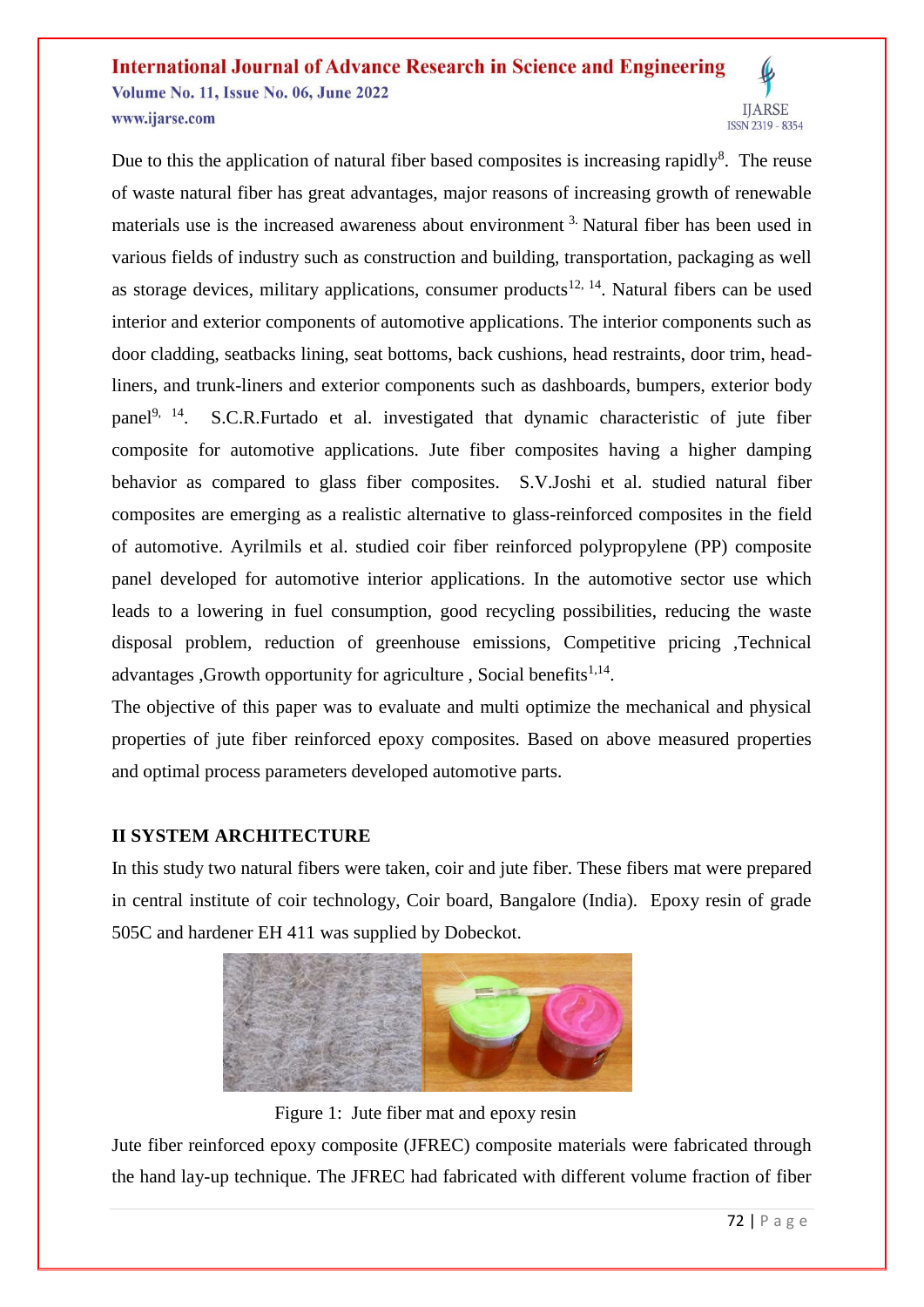#### **International Journal of Advance Research in Science and Engineering Volume No. 11, Issue No. 06, June 2022 IIARSE** www.ijarse.com ISSN 2319 - 8354

and different thickness of specimens. Composite sheets were made with 4 mm, 6 mm and 8 mm thickness and 8.3 % vol., 10 % vol. and 12.5 % vol. of fiber. Following table 1 shows detail of experimentation combinations,

| Table 1: Process parameter and their levels |                                           |                          |  |  |
|---------------------------------------------|-------------------------------------------|--------------------------|--|--|
| <b>Level</b>                                | <b>Volume fraction of fiber</b><br>$($ %) | <b>Thickness</b><br>(mm) |  |  |
| Low                                         | 8.3                                       |                          |  |  |
| Medium                                      | 10                                        |                          |  |  |
| High                                        | 12.5                                      |                          |  |  |

The experiments were performed according to the trial condition as per L9 Orthogonal Array shown in Table 2,

| <b>Expt.</b> No with designation | Vol. fraction of fiber $(\% )$ | Thickness(mm) |  |
|----------------------------------|--------------------------------|---------------|--|
| E <sub>1</sub>                   | 8.3                            | 4             |  |
| E <sub>2</sub>                   | 8.3                            | 6             |  |
| E <sub>3</sub>                   | 8.3                            | 8             |  |
| E <sub>4</sub>                   | 10                             | 4             |  |
| E <sub>5</sub>                   | 10                             | 6             |  |
| E6                               | 10                             | 8             |  |
| E <sub>7</sub>                   | 12.5                           | 4             |  |
| E 8                              | 12.5                           | 6             |  |
| E <sub>9</sub>                   | 12.5                           | 8             |  |

### $I =$ Table  $2 \cdot I$  9 Design matrix with actual values of level

### **2.2 Composite Testing**

The tensile and compressive tests were performed in the universal testing machine (UTM) Instron 1195. The ASTM standard test method for tensile and compression strength of fiber resin composites has the designation D 638 and D695 respectively. Flexural test was the three point bending test conducted as per ASTM D790 standard. The impact strength was conducted according to ASTM D256. The specimens were of rectangular shape having dimensions ( $64 \times 13$  mm). Water absorption was to determine the water absorption behavior of jute reinforced epoxy composites according to ASTM D598. The density measurement was performed by using direct method (weight/volume).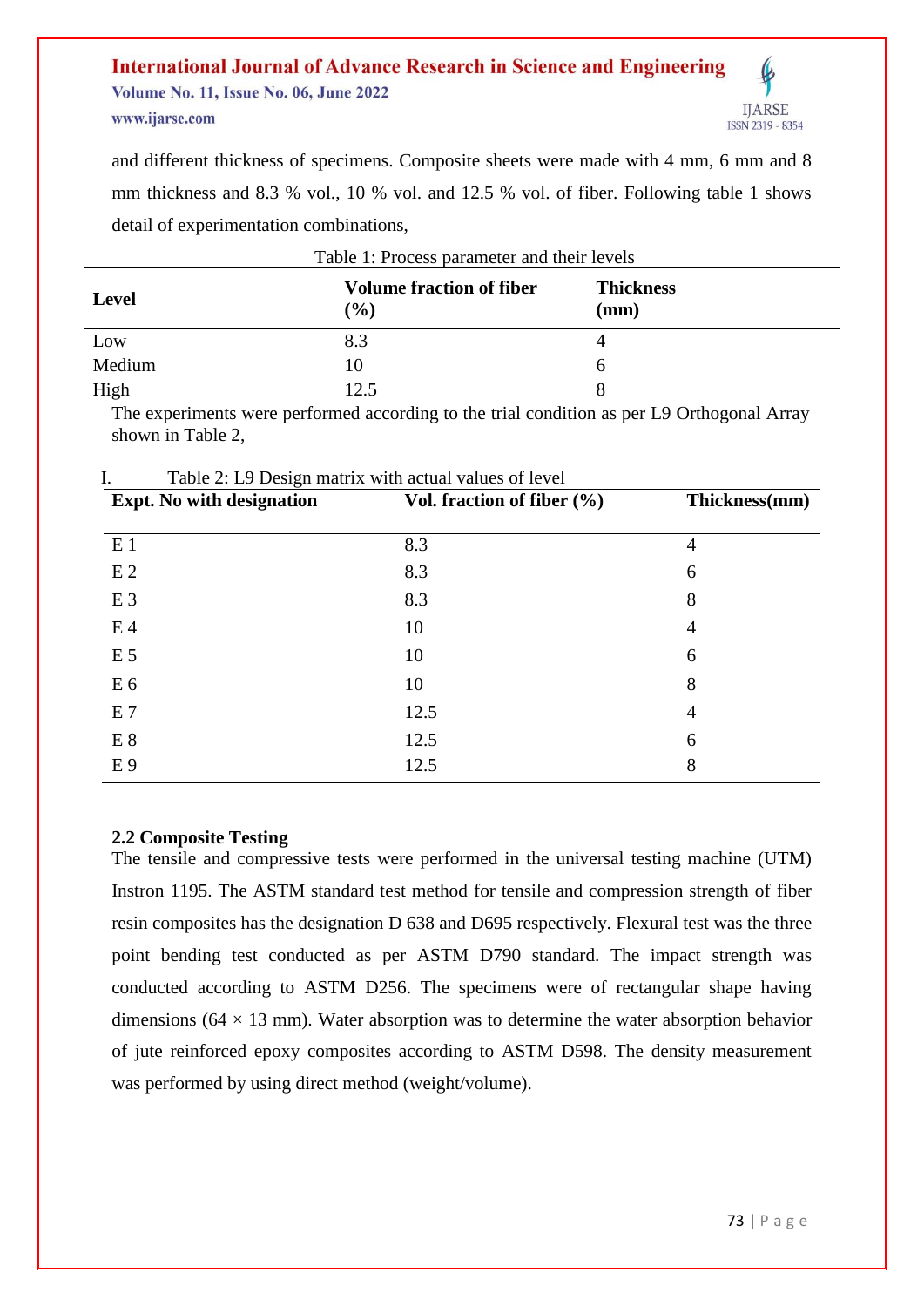Volume No. 11, Issue No. 06, June 2022 www.ijarse.com



### **III. PROPOSED SYSTEM**

JFREC were fabricated as per the full factorial design (2 parameters and 3 levels in each parameters) 9 combinations. The results of tensile, compressive, flexural, impact test, water absorption and density are given in table 3.

| Experiment<br>no. | Tensile<br>strength<br>(MPa) | Compressive<br>Strength (MPa) | Flexural<br>Strength<br>(MPa) | Impact<br>Strength<br>(KJ/m <sup>2</sup> ) | Water<br>Absorption<br>$\%$ | Density<br>(gm/cc) |
|-------------------|------------------------------|-------------------------------|-------------------------------|--------------------------------------------|-----------------------------|--------------------|
| 01                | 26.44                        | 52.4                          | 40.91                         | 2.84                                       | 2.15                        | 1.02               |
| 02                | 27.96                        | 57.33                         | 44.60                         | 2.13                                       | 2.85                        | 1.08               |
| 03                | 27.26                        | 53.88                         | 44.32                         | 3.46                                       | 2.97                        | 1.02               |
| 04                | 28.55                        | 60.10                         | 46.84                         | 2.98                                       | 3.02                        | 1.01               |
| 05                | 28.65                        | 59.85                         | 48.78                         | 3.21                                       | 3.46                        | 1.03               |
| 06                | 32.10                        | 62.80                         | 46.98                         | 4.98                                       | 3.46                        | 0.94               |
| 07                | 20.11                        | 41.3                          | 34.95                         | 6.23                                       | 3.13                        | 0.87               |
| 08                | 23.78                        | 50.56                         | 40.54                         | 5.45                                       | 4.25                        | 0.95               |
| 09                | 31.56                        | 57.65                         | 45.7                          | 7.79                                       | 5.79                        | 0.934              |

Table 3: Mechanical and physical properties of JFREC

#### **3.1 Taguchi method**

Taguchi method is widely used in optimization of process parameters. S/N ratios are calculated based on the smaller the better and the larger the better concepts, depending on the quality parameters<sup>10,11,15</sup>. In this study the S/N ratio is calculated using the larger the better concept for tensile, compressive, flexural and impact strengths and lower is better for water absorption, density. This is shown in Eq. (1 and 2),

1. Larger the better  $\left(\frac{s}{N}\right)_{\text{tr}} = -10 \text{ Log } (MSD_{HB})$  (1)

Where, 
$$
MSD_{HB} = \frac{1}{R} \sum_{j=1}^{R} \left( \frac{1}{y_j^2} \right)
$$

2. Lower the better  $\left(\frac{s}{N}\right)_{LR} = -10 Log\left(MSD_{LB}\right)$  (2) Where,  $MSD_{LB} = \frac{1}{R} \sum_{I=1}^{R} (Y_I^2)$ 

|            | Table 4: signal-to noise $(S/N)$ ratios |                      |          |                      |            |
|------------|-----------------------------------------|----------------------|----------|----------------------|------------|
|            | Tensile                                 | Compressive Flexural |          | Impact               | Water      |
| Experiment | strength                                | Strength             | Strength | Strength             | Absorption |
| no.        | (MPa)                                   | (MPa)                | (MPa)    | (KJ/m <sup>2</sup> ) | $\%$       |

01 27.4452 34.3866 32.2366 9.0664 -6.6488 -0.1720 02 28.9307 35.1676 32.9867 6.5676 -9.0969 -0.6684

74 | P a g e

Density

(gm/cc)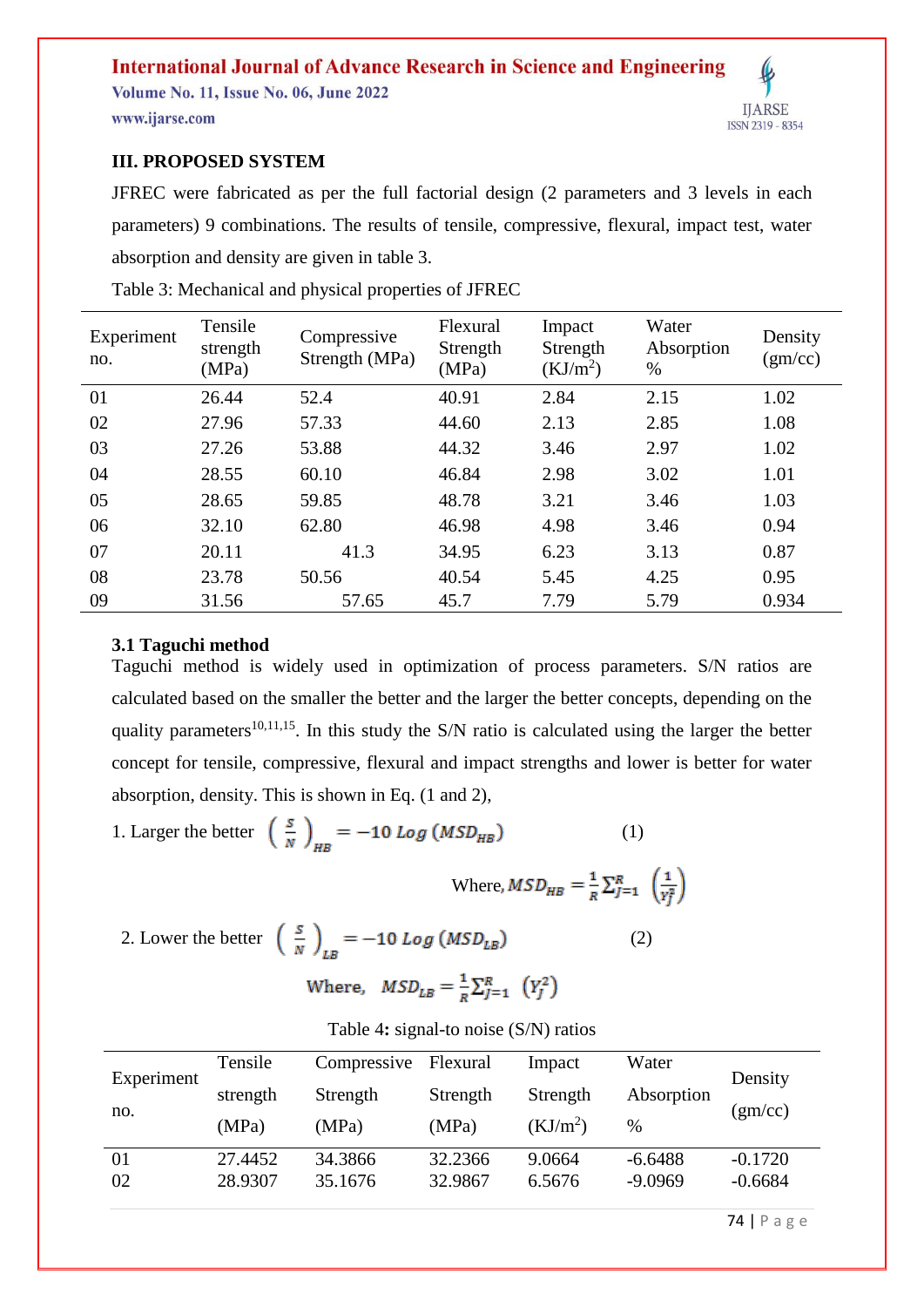**Volume No. 11, Issue No. 06, June 2022** 

www.ijarse.com



| -03 | 28.7105 | 34.6286 | 32.9320 | 10.7815 | $-9.4551$  | $-0.1720$ |
|-----|---------|---------|---------|---------|------------|-----------|
| -04 | 29.1121 | 35.5775 | 33.4123 | 9.4843  | $-9.6001$  | $-0.0864$ |
| -05 | 29.1425 | 35.5413 | 33.7648 | 10.1301 | $-10.7815$ | $-0.2567$ |
| -06 | 30.1301 | 35.9592 | 33.4383 | 13.9446 | $-10.7815$ | 0.5374    |
| -07 | 24.0682 | 31.3190 | 29.8689 | 15.8898 | $-9.9109$  | 1.2096    |
| -08 | 27.5242 | 34.0761 | 31.1577 | 14.0352 | $-11.0478$ | 0.4455    |
| 09  | 29.9827 | 35.2024 | 33.1100 | 17.8107 | $-15.2536$ | 0.5939    |

### **3.2 Multi-response optimization using GRA**

In order to optimize the tensile strength, compressive strength, flexural strength, impact strength, water absorption and density grey relational analysis (GRA) has been utilized.

### **3.2.1: Normalization of S/N ratio**

In the GRA data pre-processing is the initial step. It involves transforming an original sequence into a comparable sequence. A series of various units must be transformed to dimensionless quantities. Experimental results are thus normalized in a range of 0–1. Usually, each series is normalized by dividing the data in the original series by their average. Table: 5 Sequence after data pre-processing

| Expt. No.      | <b>Tensile</b><br>strength | <b>Compressive</b><br>strength | <b>Flexural</b><br>strength | <b>Impact</b><br>strength | Water<br>absorption | <b>Density</b> |
|----------------|----------------------------|--------------------------------|-----------------------------|---------------------------|---------------------|----------------|
|                | 0.5571                     | 0.6611                         | 0.3511                      | 0.2223                    | 0.0000              | 0.7356         |
| $\overline{2}$ | 0.8021                     | 0.8294                         | 0.8003                      | 0.0000                    | 0.2845              | 1.0000         |
| 3              | 0.7658                     | 0.7132                         | 0.7862                      | 0.3748                    | 0.3261              | 0.7356         |
| $\overline{4}$ | 0.8321                     | 0.9177                         | 0.9094                      | 0.2594                    | 0.3430              | 0.6901         |
| 5              | 0.8371                     | 0.9099                         | 1.0000                      | 0.3169                    | 0.4803              | 0.7808         |
| 6              | 1.0000                     | 1.0000                         | 0.9161                      | 0.6561                    | 0.4803              | 0.3579         |
|                | 0.0000                     | 0.0000                         | 0.0000                      | 0.8291                    | 0.3791              | 0.0000         |
| 8              | 0.2402                     | 0.5942                         | 0.2678                      | 0.6642                    | 0.5112              | 0.4068         |
| 9              | 0.9047                     | 0.8154                         | 0.8319                      | 1.0000                    | 1.0000              | 0.3278         |

### **3.2.2: Determination of deviation sequence**

The deviation sequence  $\Delta_{oi}(k)$  is the absolute difference between the reference sequence  $x_i^0(k)$  and the comparability sequence  $x_i^*(k)$  after normalization. It is determined using Eq.5 which is rewritten below for easy reference,

$$
\Delta_{oi}(k) = |x_0^*(k) - x_i^*(k)|
$$

 $(5)$ 

Table: 6 the deviation sequences

**Deviation**   $A_{01}(01)$   $A_{01}(02)$   $A_{01}(03)$   $A_{01}(04)$   $A_{01}(05)$   $A_{01}(06)$ **sequence**

75 | P a g e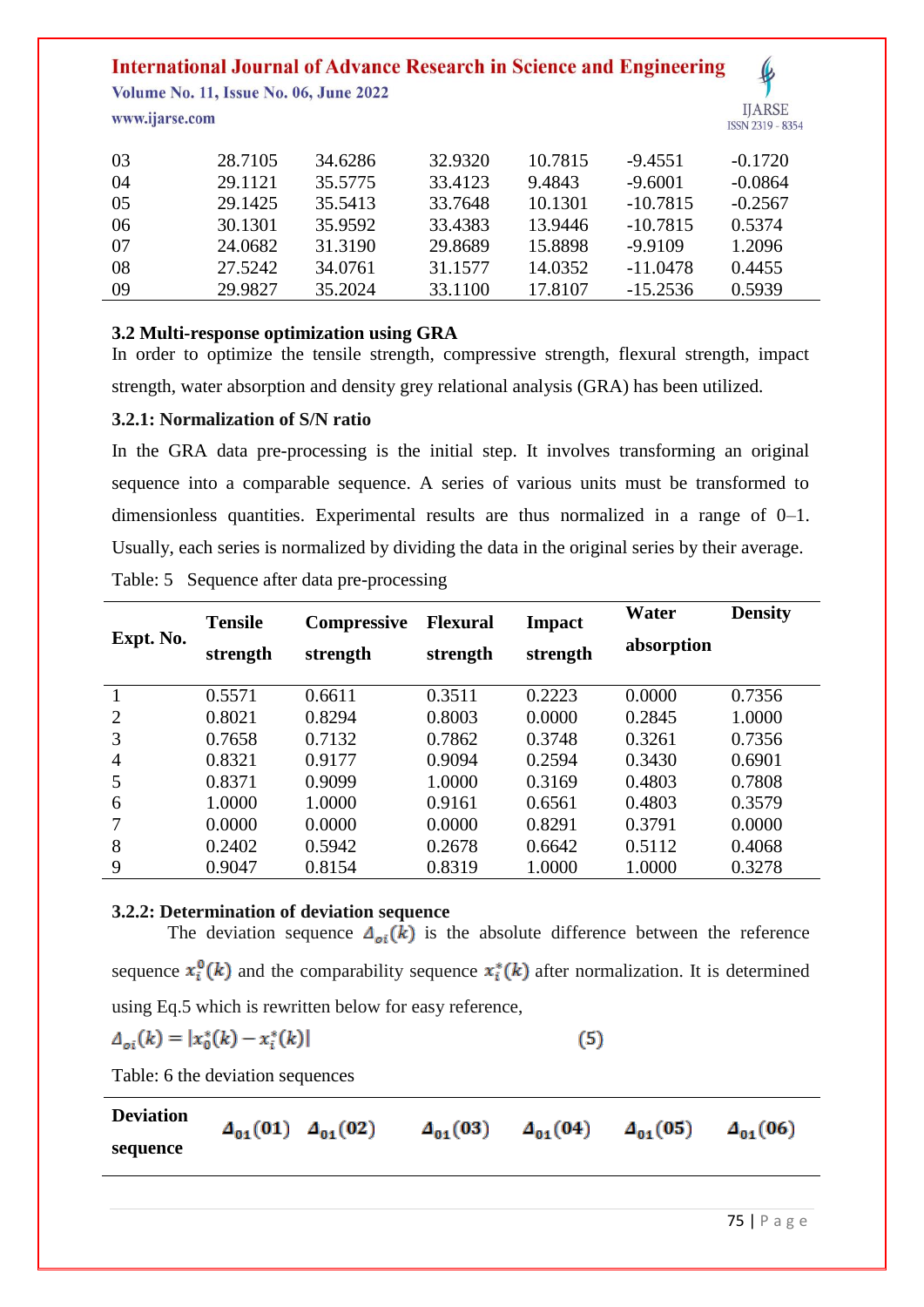**Volume No. 11, Issue No. 06, June 2022** www.ijarse.com



| ISSN 2319 - 835 |
|-----------------|
| <b>IJARDE</b>   |

| No.1, $i=1$ |         | 0.4429 | 0.3389 | 0.6489 | 0.7777 | 1.0000 | 0.2644 |
|-------------|---------|--------|--------|--------|--------|--------|--------|
| No.2        | $i=2$   | 0.1979 | 0.1706 | 0.1997 | 1.0000 | 0.7155 | 0.0000 |
| No.3, $i=3$ |         | 0.2342 | 0.2868 | 0.2138 | 0.6252 | 0.6739 | 0.2644 |
| No.4, $i=4$ |         | 0.1679 | 0.0823 | 0.0906 | 0.7406 | 0.6570 | 0.3099 |
| No.5, $i=5$ |         | 0.1629 | 0.0901 | 0.0000 | 0.6831 | 0.5197 | 0.2192 |
| No.6, $i=6$ |         | 0.0000 | 0.0000 | 0.0839 | 0.3439 | 0.5197 | 0.6421 |
| No.7,       | $i=7$   | 1.0000 | 1.0000 | 1.0000 | 0.1709 | 0.6209 | 1.0000 |
| No.8,       | $i = 8$ | 0.7598 | 0.4058 | 0.7322 | 0.3358 | 0.4888 | 0.5932 |
| No.9        | $i=9$   | 0.0953 | 0.1846 | 0.1681 | 0.0000 | 0.0000 | 0.6722 |

# **3.2.3: Calculation of Grey Relational Coefficient (GRC) and Grey Relational Grade (GRG)**

GRC for all the sequences expresses the relationship between the ideal (best) and actual normalized S/N ratio. If the two sequences agree at all points, then their Grey relational coefficient is 1. The Grey relational coefficient can be expressed by Eq.6 which reproduced as:

$$
\gamma\big(x_0(k), x_i(k)\big) = \frac{\Delta_{min} + \zeta \cdot \Delta_{max}}{\Delta_{0i}\left(k\right) + \zeta \cdot \Delta_{max}}\tag{6}
$$

*Where,k*

 $\Delta_{min} = min. min \Delta_{0,i} (k)$ 

 $\Delta_{max}$  = max. max  $\Delta_{0,i}$  (k)

 $\Delta_{0i}$  (k) is the deviation sequence and

 $\zeta$  = distinguishing coefficient,  $\zeta \in (0,1)$  and for present study,  $\zeta$  is set as 0.5.

The overall evaluation of the multiple performance characteristics is based on the Grey relational grade. The Grey relational grade is an average sum of the Grey relational coefficients, which can be calculated using Eq.7 and represented as:

$$
\gamma(x_0, x_i) = \frac{1}{m} \sum_{i=1}^m \gamma(x_0(k), x_i(k))
$$
\n(7)

*Where*

 $\gamma(x_0, x_0)$  is the Grey relational grade for the  $j_{\text{eff}}$  experiment and m is the number of performance characteristics.

Table: 7 Grey relational coefficients and grade values

| No. | <b>Tensile</b> | Compressive Flexural Impact |          |          | Water      | <b>Density</b> | Grade  | Rank |
|-----|----------------|-----------------------------|----------|----------|------------|----------------|--------|------|
|     | strength       | strength                    | strength | strength | absorption |                | value  |      |
|     | 0.5303         | 0.5960                      | 0.4352   | 0.3913   | 0.3333     | 0.6541         | 0.4900 | 8    |
|     | 0.7165         | 0.7456                      | 0.7146   | 0.3333   | 0.4114     | 1.0000         | 0.6536 |      |

76 | P a g e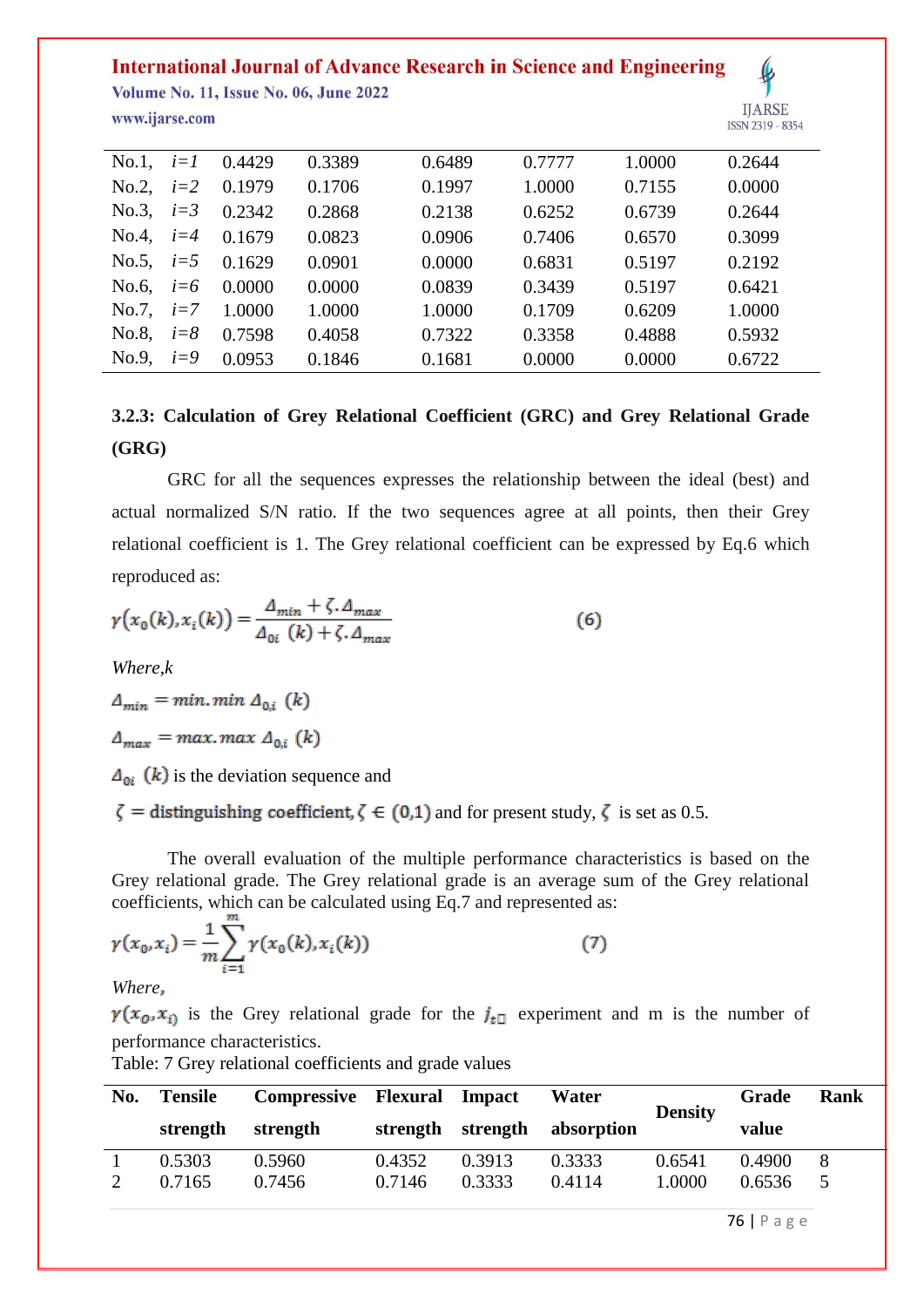**Volume No. 11, Issue No. 06, June 2022** 

www.ijarse.com



|                | 0.6810 | 0.6355 | 0.7005 | 0.4444 | 0.4259 | 0.6541 | 0.5902 | 6              |
|----------------|--------|--------|--------|--------|--------|--------|--------|----------------|
| $\overline{A}$ | 0.7486 | 0.8587 | 0.8466 | 0.4030 | 0.4321 | 0.6173 | 0.6511 | $\overline{4}$ |
| 5              | 0.7542 | 0.8474 | 1.0000 | 0.4226 | 0.4903 | 0.6952 | 0.7016 |                |
| 6              | 1.0000 | 1.0000 | 0.8563 | 0.5925 | 0.4903 | 0.4378 | 0.7295 |                |
|                | 0.3333 | 0.3333 | 0.3333 | 0.7453 | 0.4461 | 0.3333 | 0.4208 | 9              |
| 8              | 0.3969 | 0.5520 | 0.4058 | 0.5982 | 0.5057 | 0.4574 | 0.4860 |                |
| -9             | 0.8400 | 0.7303 | 0.7484 | 1.0000 | 1.0000 | 0.4266 | 0.7909 |                |

### **3.2.5: Analysis of Grey Relational Grade and Selection of Optimal Level of Parameters**

Analysis of variance (ANOVA) of Grade values has been performed using statistical software, MINITAB on Grey relational grade values to evaluate the influence of process parameters on jute epoxy composites characteristics. ANOVA for grade values (Table 8) shows that parameters volume fraction (A) and Thickness (B) significantly affect the composite characteristics under 95% confidence levels. It is clearly observed from Table 7 the process parameter "setting of experiment no.9" has the highest Grey relational grade  $(0.7617)$  thus the 9<sup>th</sup> number experiment gives the best multiple performance characteristics among the 9 experiments. Using Taguchi method, response table has been generated to separate out the effect of each level of process parameters on Grey relational grade as shown in Table 8. Basically, larger the Grey relational grade, better the corresponding multiple composite characteristics. From the response table for Grey relational grade, the best combination of the process parameters is set with A3B3.

| <b>Parameter</b> | <b>DOF</b> | Seq.<br>of<br>sum | Adj.<br>Mean F |      | P     |
|------------------|------------|-------------------|----------------|------|-------|
|                  |            | square            | square         |      |       |
| Vol. fraction    | 2          | 0.03006           | 0.01503        | 1.35 | 0.357 |
| Thickness        | 2          | 0.05018           | 0.02509        | 2.25 | 0.222 |
| Error            | 4          | 0.04465           | 0.01166        |      |       |
| Total            | 8          | 0.12489           |                |      |       |

Table: 8 ANOVA for Grey Relational Grade

Table: 9 Response Table for Grey Relational Grade (GRG)

| <b>Level</b> | Volume<br>fraction | <b>Thickness</b> |  |
|--------------|--------------------|------------------|--|
|              | 0.5780             | 0.5206           |  |
| 2            | 0.6941             | 0.6137           |  |
| 3            | 0.5659             | 0.7035           |  |
| Max-min      | 0.1282             | 0.1829           |  |
| Rank         | 2                  |                  |  |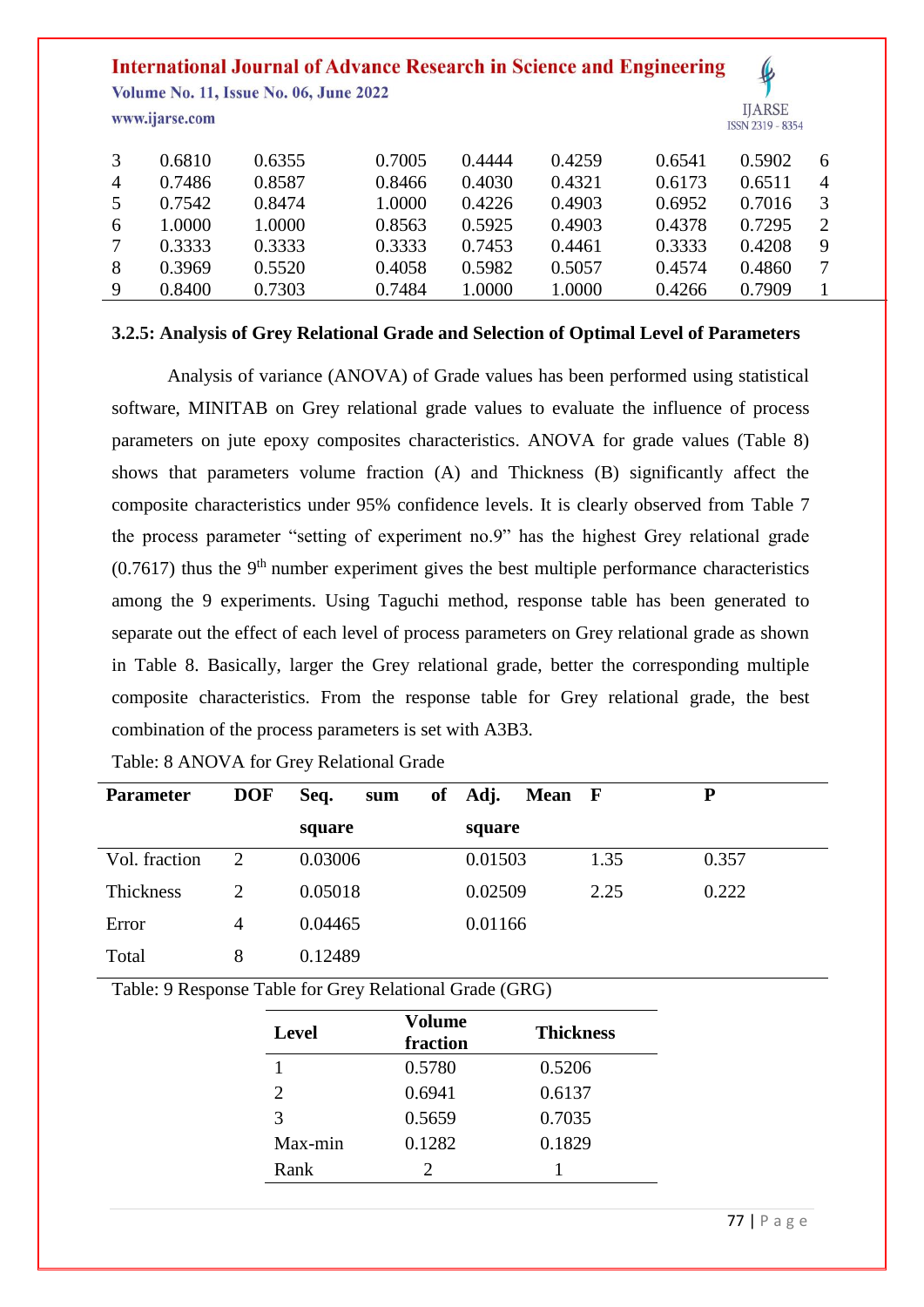**Volume No. 11, Issue No. 06, June 2022** www.ijarse.com



### **Total mean value of GRG 0.6126**

### **3.2.6: Prediction of Grey Relational Grade under optimum Parameters**

After evaluating the optimal parameter settings, the next step is to predict and verify the improvement of quality characteristics using the optimal parametric combination. The optimal Grey relational grade  $\eta_{opt}$  is predicted using same Eq.8 as below:

$$
\eta_{\text{opt}} = \overline{T} + (\overline{A}_2 - \overline{T}) + (\overline{B}_2 - \overline{T}) \tag{8}
$$

*Where*

 $\overline{T}$  = overall mean of the response

 $\overline{A}_2$ ,  $\overline{B}_2$  = average values of response at the second levels of parameters A and B respectively.

 $\eta_{opt} = 0.7705$ 

The following table 10 shows the initial and optimum combination of jute fiber reinforced epoxy composites. The optimum combination is A2B3 (10% volume fraction of fiber and 8 mm thickness) gives Tensile strength 32.10 MPa ,compressive strength 62.80 MPa , flexural strength 46.98 MPa, impact strength 4.98  $KJ/m^2$ , water absorption 3.46 % and density 0.94 gm/cc.

| Sr. No         | <b>Composite characteristics</b><br>Optimal parameter | <b>Initial Combination</b><br>A3B3 | <b>Optimum Combination</b><br>A2B3 |
|----------------|-------------------------------------------------------|------------------------------------|------------------------------------|
|                | Tensile strength                                      | 31.56                              | 32.1                               |
| $\overline{2}$ | Compressive strength                                  | 57.56                              | 62.8                               |
| 3              | Flexural strength                                     | 45.7                               | 46.98                              |
| $\overline{4}$ | Impact strength                                       | 7.79                               | 4.98                               |
| 5              | Water absorption                                      | 5.79                               | 3.46                               |
| 6              | Density                                               | 0.934                              | 0.94                               |
|                | <b>Grey Relational Grade</b>                          | 0.7617                             | 0.7705                             |

Table: 10 Initial and optimum values

### **IV Applications**

 This research work found that JFREC has good mechanical and physical characterization which satisfies the minimum requirement of automotive interior and exterior component. It was found that range of tensile strength 19-32 MPa, compressive strength 45-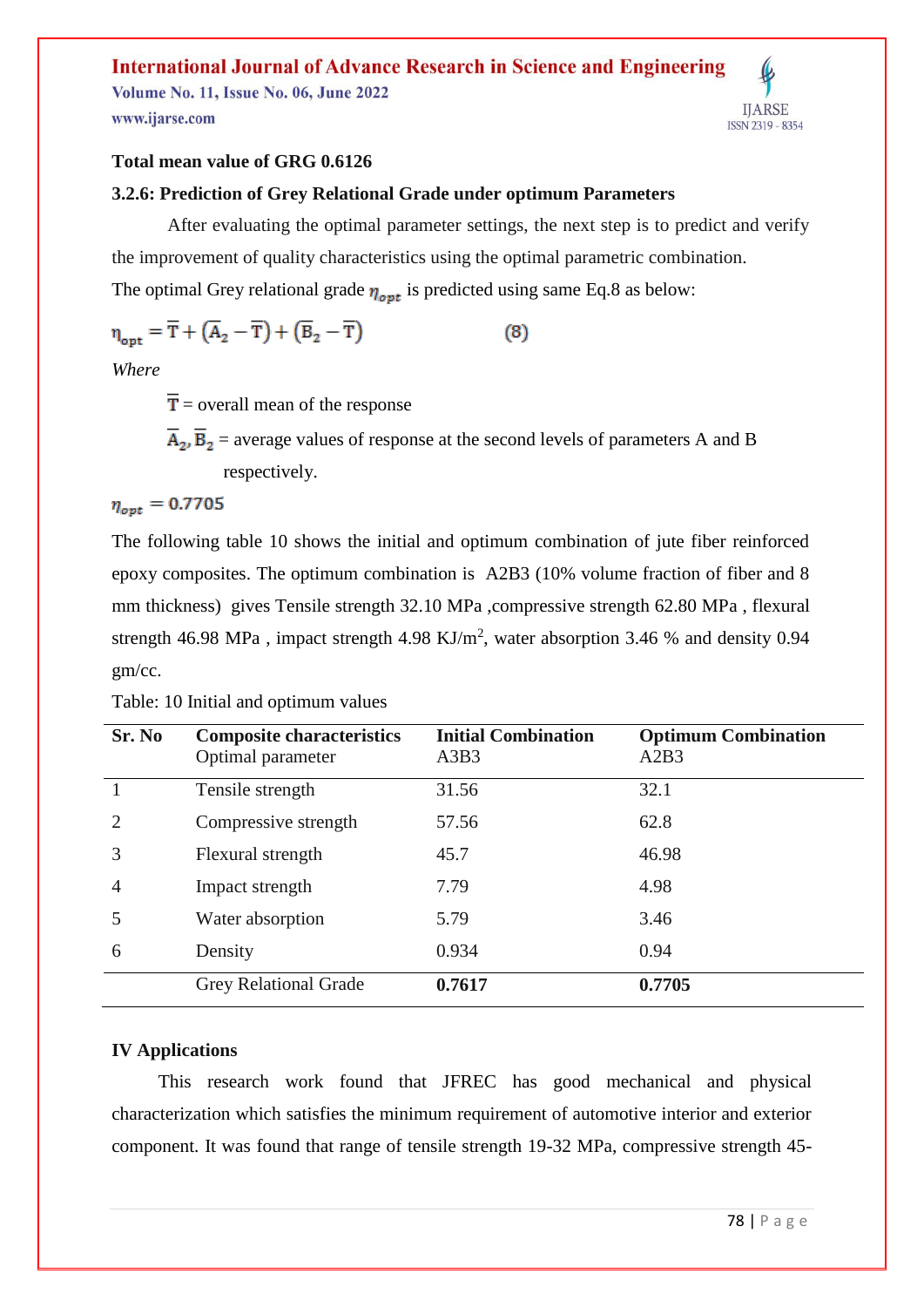#### **International Journal of Advance Research in Science and Engineering Volume No. 11, Issue No. 06, June 2022 IIARSE** www.ijarse.com **ISSN 2319 - 8354**

63 MPa, flexural strength 36-48 MPa, Impact strength 2-8 KJ/m<sup>2</sup>, water absorption 2-6% and density 0.92-1.04 gm/cc.

 The characteristics of JFREC were compared with minimum requirement of mudguard<sup>7</sup>. The result was shows that JFREC can be replaced existing material like glass fiber composites. Tables 11 indicate that JFREC obtained properties with minimum requirement of automotive non structural part.

Table: 11: Comparison of material requirement of automotive non structural parts with JFREC

| Sr. | <b>Material properties</b> | Minimum requirement of automotive Properties |              |
|-----|----------------------------|----------------------------------------------|--------------|
| no. |                            | non structural parts                         | <b>JFREC</b> |
|     | Density $(Kg/m^3)$         | 980-1100                                     | 940          |
| 2   | Youngs modulus (GPa)       | $2-6$                                        | 8            |
|     | Tensile strength (MPa)     | $20 - 30$                                    | 32.1         |

 In this research study jute fiber reinforced with epoxy composites were used for fabricating automobile mudguard and mirror pocket successfully. The optimum parameter A2B3 (10% volume fraction and 8 mm thickness) were used. The simple hand layup method was used. Jute fiber mat layers were placed on a mold with epoxy resin applied to successive layers. A roller was used to remove entrapped air and control the thickness of product. The photographs of two wheeler mudguard, three wheeler mirror pocket and mudguard made from the jute fiber reinforced epoxy composites were shown in Figure 2 and 3.



Figure 2: mudguard used in two-wheeler vehicle.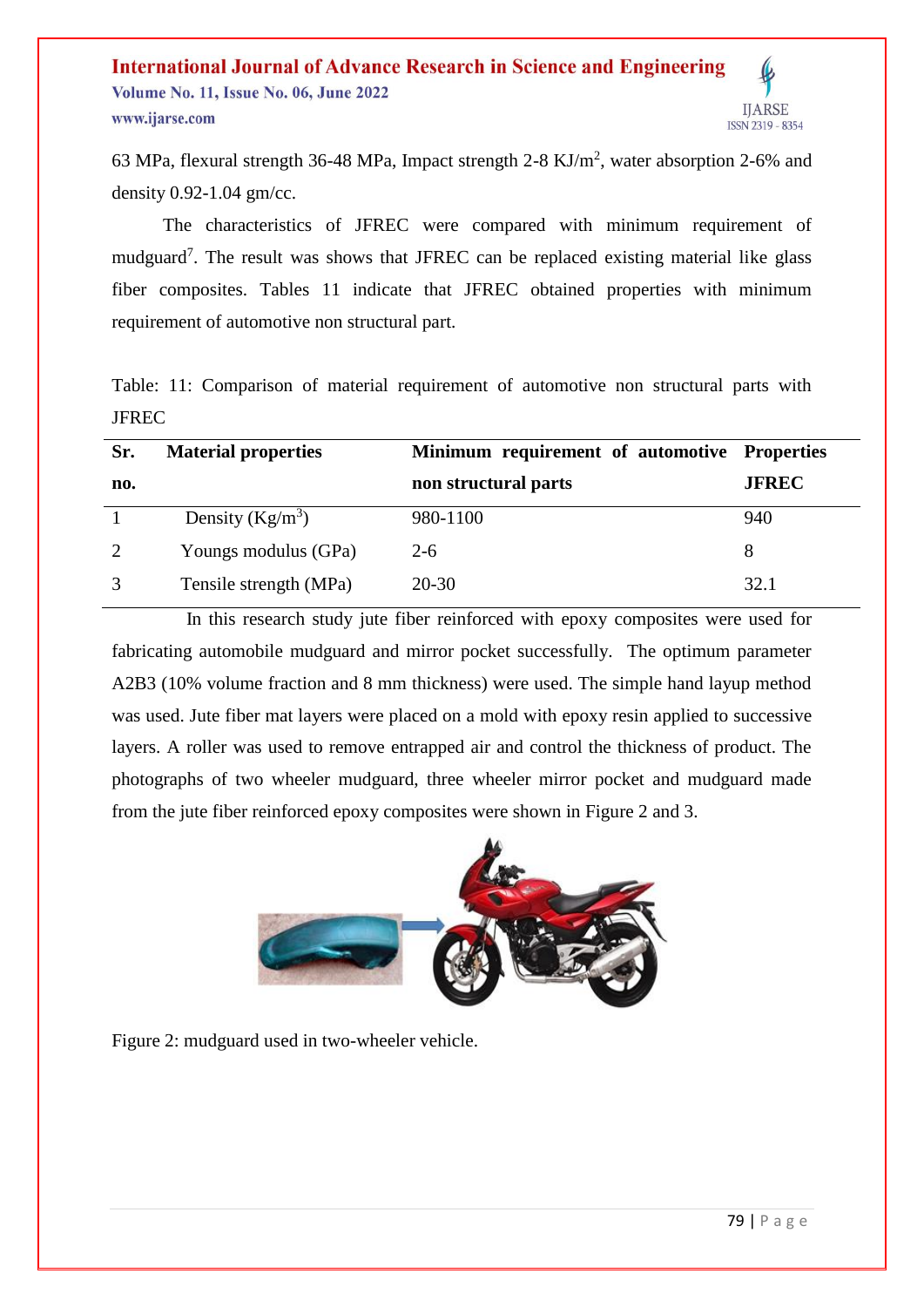**Volume No. 11, Issue No. 06, June 2022** www.ijarse.com





Figure 3: mudguard and mirror pocket used in three-wheeler vehicle

### **V. CONCLUSION**

This research work has discussed an application of the gray relation analysis (GRA) using analysis of variance (ANOVA) for investigating optimum combination of process parameter. This study leads following conclusion

 Jute fiber reinforced epoxy composites mechanical and physical properties greatly influenced by the fiber volume and thickness of composite. According to ANOVA of grade value, thickness is most significant parameters than volume fraction.

 Multi objective optimization using GRA shows that Initial combination (A3B3) grade i.e.,0.7617 increases by using new optimum combination (A2B3) grade up to 0.7705 Therefore, using present approach process parameters have been successfully optimized for better jute fiber reinforced epoxy composite characteristics.

• The results suggest that jute/epoxy composites were used for successfully fabricated motorcycle and three wheeler mudguard and mirror pocket. Although these composites may be used in other automotive applications such as door panel, seatbacks, dash board, car roof, door handle, door panels.

### **VI .ACKNOWLEDGEMENTS**

Authors gratefully acknowledge the assistance of Techno n plastic pvt. Ltd. Kolhapur (Maharashtra, India) for supporting the manufacturing of composite. We are thankful to Mr. Dipak Sangale, M.D., Techno n plastic pvt. Ltd. Kolhapur, who has given us permission to conduct experimentation.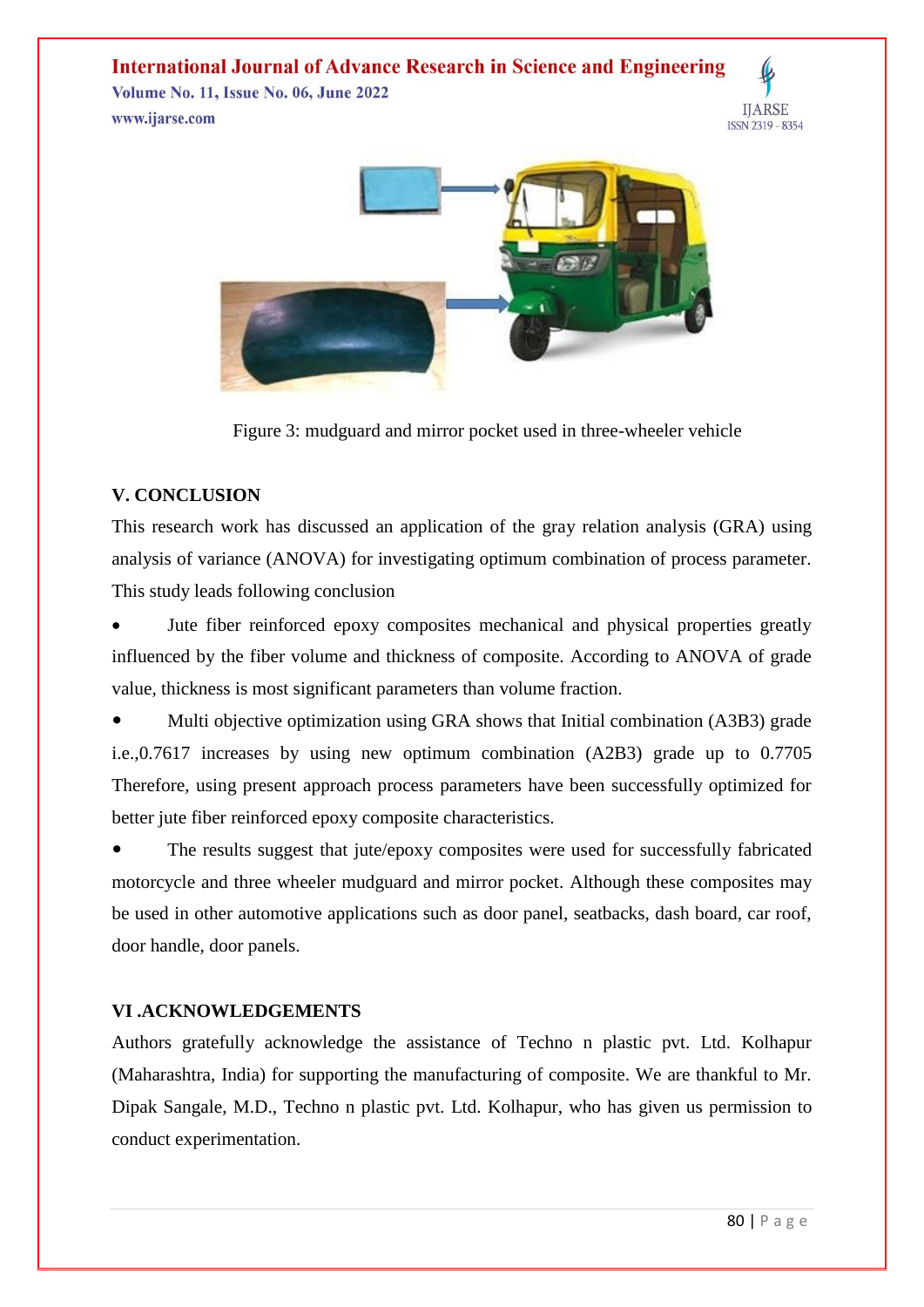#### **International Journal of Advance Research in Science and Engineering Volume No. 11, Issue No. 06, June 2022** www.ijarse.com ISSN 2319 - 8354

### **REFRENCES**

[1] Ayrilmis Nadir, Jarusombuti Songklod, Fueangvivat Vallayuth, Bauchongkol Piyawade and.White Robert H.(2011), "Coir Fiber Reinforced Polypropylene Composite Panel for Automotive Interior Applications.", *Fibers and polymer*, Vol. 12 , 919-926.

[2] Byoung-Ho Lee, Hyun-Joong Kim, and Woong-Ryeol Yu (2009), "Fabrication of Long and Discontinuous Natural Fiber Reinforced Polypropylene Biocomposites and Their Mechanical Properties*", Fibers and Polymers,* Vol.10 (1), 83-90.

[3] Cerqueira E.F., Baptista C. A. R. P., Mulinari D. R (2011), "Mechanical behaviour of polypropylene reinforced sugarcane bagasse fibers composites", *Procedia Engineering*, Vol. 10, 2046–2051.

[4] Hoi-yan Cheung , Mei-po Ho , Kin-tak Lau , Francisco Cardona , David Hui (2009) "Natural fibre-reinforced composites for bioengineering and environmental engineering applications ", Composites: Part B 40,655–663.

[5] Furtado Samuel C.R. Araujo A.L., Silva Arlindo, Alves Cristiano, Ribeiro A.M.R.(2014),"Natural fibre-reinforced composite parts for automotive applications", Int.J.Automotive Composites, Vol 1 (1). 1,18-38.

[6] Jawaid M., Khalil H.P.S. Abdul (2011), "Cellulosic/synthetic fibre reinforced polymer hybrid composites: A review", *Carbohydrate Polymers,* Vol. 86, 1-18.

[7] Jeyanthi S. and Janci Rani J. (2012), "Influence of natural long fiber in mechanical, thermal and recycling properties of thermoplastic composites in automotive components", *International Journal of Physical Sciences*, Vol. 7(43), 5765-5771.

[8] Joshi S.V., Drzal L.T, Mohanty A.K., Arora S. (2004), "Are natural fiber composites environmentally superior to glass fiber reinforced composites?", Composites: Part A 35, 371–376.

[9] Koronis Georgios, Silva Arlindo, Fontul Minail, (2013), "Green composites: A review of adequate materials for automotive applications", *Composites parts B: Engineering*, Vol. 44(1), 120-127.

[10] Shivade A., Shinde V. (2014), " Multi-objective optimization in WEDM of D3 tool steel using integrated approach of Taguchi method & Grey relational analysis", *Journal of Industrial Engineering International-Springer,* Vol. 10, 149-162.

**IIARSE**